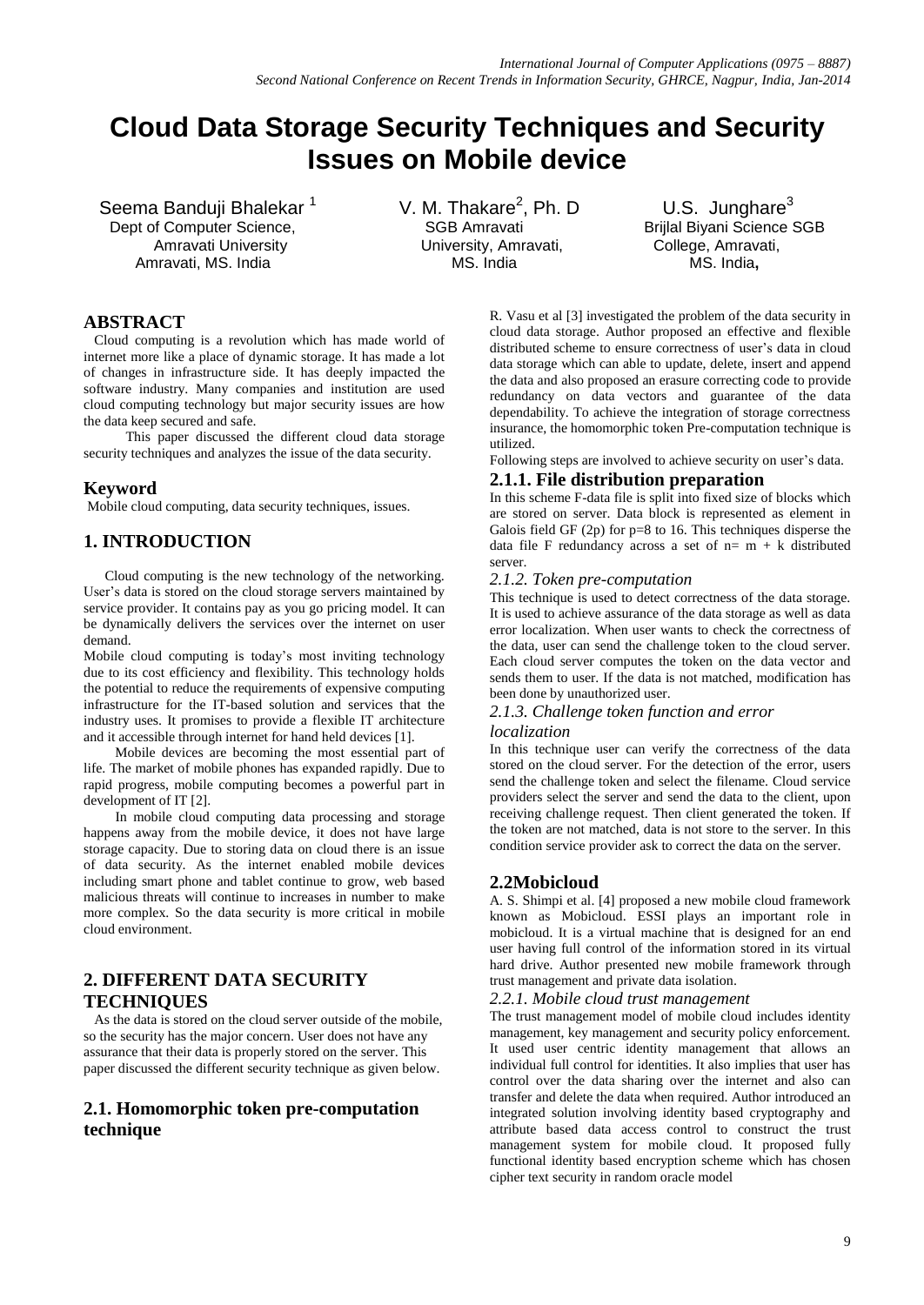### *2.2.2. Multitenancy*

Multitenancy is one of the key feature of cloud services. User's data is stored in one big database and unique encryption key is used to secure data for each users .The proposed multitenant data management system partition on the data into two security level

#### 1) Critical data

2) Normal data.

 Critical data secured by data encrypted key generated by the user and normal data is secured by data encrypted key generated by cloud service provider.

# **2.3. Cryptographic technique**

L. Ma et al. [5] proposed advanced cryptographic technique for data privacy in cloud storage. It proposed a family of scheme for data privacy such as ID-PKC, CL-PKC, key escrow encryption, threshold decryption and IDA based scheme.

### *2.3.1. ID-PKC based scheme*

When data sharing invitation sent to group member by email, it is difficult to enhance extra data security. For this it proposed ID base public key cryptography (ID-PKC). In this scheme ID (email address) is available that is widely use. Trusted email provider (TTP-CLD) perform as private key generating centre (KGC) It generate private key of users from users ID- email address. CLT is the data owner for the cloud storage. Cloud provider CLD returns account information to owner CLT via mail

The steps of this scheme is as follows

1) TTP-CLD provide private key when the owner CLT applied. The TTP-CLD generate private key from user ID-email address 2) Security parameter KCZ<sup>+</sup> is given. Setup algorithm run BDH parameter generator IG by taking input k. It generates two groups G1, G2 of order q and an admissible bilinear map e:  $G1*G2 \rightarrow G2$ . Then P  $\in G_i$  will be choose. S  $\in Z_q$  pick randomly and set  $P_{pub} = s^p$ . Then cryptographic hash function H1 :{ 0, 1}\*→G1\* and H2:G2→ {0, 1} n chosen. c=G1<sup>\*</sup> \*{0, 1} is the cipher text.  $S \in Zq^*$  is the master key and system parameter param = <q, G1, G2, e, n, P,  $P_{pub}$ , H1, H2>.

3) Alice private key is generated eg.ID  $\in \{0, 1\}^*$ . Algorithm Extract computes  $Q_{ID=}H1$  (ID)  $\in$  G1\*. S is master key so Alice private key d  $_{\text{ID}}$  is to be d<sub>ID</sub>=SQ<sub>ID</sub>.

Owner CLT generates a Random Group Key. If the public key of Alice is I<sub>DA</sub> it computes  $Q_A=H1$  (I<sub>DA</sub>)  $\epsilon G1^*$  and r $\epsilon Zq^*$  is randomly choose to encrypt RGK like c=< rp, RGK

H2 (g  $_{\text{A}}^{\text{r}}$ ) > where g<sub>A</sub>=e (Q<sub>A</sub>, P<sub>pub</sub>)  $\text{€G2*}$ 

4) Group members request the TTP-CLD for private key

5) If the group members receives private key, it decrypt out the RGK

### *2.3.2. CL-PKC based scheme*

Similar to the ID-PKC scheme, TTP-CLD is used in this scheme known as KGC. KGC has no access to the private key of the CLTs but it can access partial private key. It gives security parameter K. So the setup algorithm IG generates BDH parameter with input K. The private key is not generated in this scheme.

### *2.3.3. Key Escrow encryption based scheme*

With the help of key Escrow agent, TTP-CLD can decrypt the encrypted data. Key Escrow agent (KEA) acted by public organization, government or administration agency. to store the data recovery key, it hold key Escrow component. For the data recovery component it takes DRK and DRF as inputs. Partial encrypted data perform as DRF when the data encryption is required

#### *2.3.4. Threshold decryption scheme*

ID based threshold decryption scheme is used to share secrete. It share private key. It induces a large number of keys share for each private key. CLT generate RGK to encrypt sharing data. TTP-CLD share the master key by using secrete sharing scheme. If the one party generate a random number SHR1, the other party holds the value SHR2 = master key  $\oplus$  R. The master key can be recovered by SHR1  $\bigoplus$ SHR2. By using public key, CLTs transport encrypted RGK and received private key to decrypt out RGK.

### **2.4. Data Integrity technique**

Preeti Garg et al [6] worked on data confidentiality and access control. Author proposed a scheme for trusted authority. It provide key to data owner (DO) and generates incremental message authentication code (MAC) of the file provided by DO. DO request storage service provider (SSP) for a file. It access policy then encrypted file is send to Decryption Service provider (DSP). DSP send this file to DO as well as trusted authority.TP again generate MAC and check it for equality with previous MAC stored. If these two MAC are matched then integrity of file is verified and result is transferred to DO.

### **2.5. PP-CP-ABE scheme and ABDS system**

Z. Zhou et al [7] present a compressive security data inquiry framework for mobile cloud computing. It consists of two schemes such as CP-ABE scheme and ABDS system.

#### *2.5.1. A privacy preserving CP-ABE (PP-CP-ABE) scheme:-*

 CP-ABE used to facilitate key management and cryptographic access control in an expressive and efficient way. An attribute descriptive string assigned to a user and each user may be tagged with multiple attributes under the construction of CP-ABE. Multiple users may share common attribute which allow sensors to specify a data access policy by composing multiple attribute through logical operators such as "AND", "OR".

### *2.5.2. ABDS System scheme:-*

 ABDS system achieves scalable and fine-grained data access control, using public cloud services. Based on ABDS, user's attributes are organized in carefully constructed hierarchy. So the cost of membership revocation can be minimized. ABDS is suitable for mobile computing to balance communication and storage overhead. Thus reduces the costs of data management operations for both the mobile cloud nodes and storage service providers. The proposed solution is computation efficient for lightweight mobile devices and it is storage efficient of ABDS scheme where both data inquires and sensors only need to store log2(N) private key while N key are require when using CP-ABE scheme.

# **2.6. Asymmetric key approach**

Mr. Y. Graham et al. [8] proposed a Asymmetric key approach. It contains two asymmetric algorithm key which is encryption key and decryption key. Decryption key is called private or secrete key because it typically kept secrete and encryption key is called public key because it spread to all. Everybody has own unique public key. Public key is able to send encrypted message to the owner of the secrete key. The secrete key can not be reconstructed from the public key.

# **2.7. Pre-computed Token scheme**

D. Purushothaman et al [9] proposed pre-computed token scheme. In this technique some shortest verification token are generated. It will help to ensure security in cloud storage. If the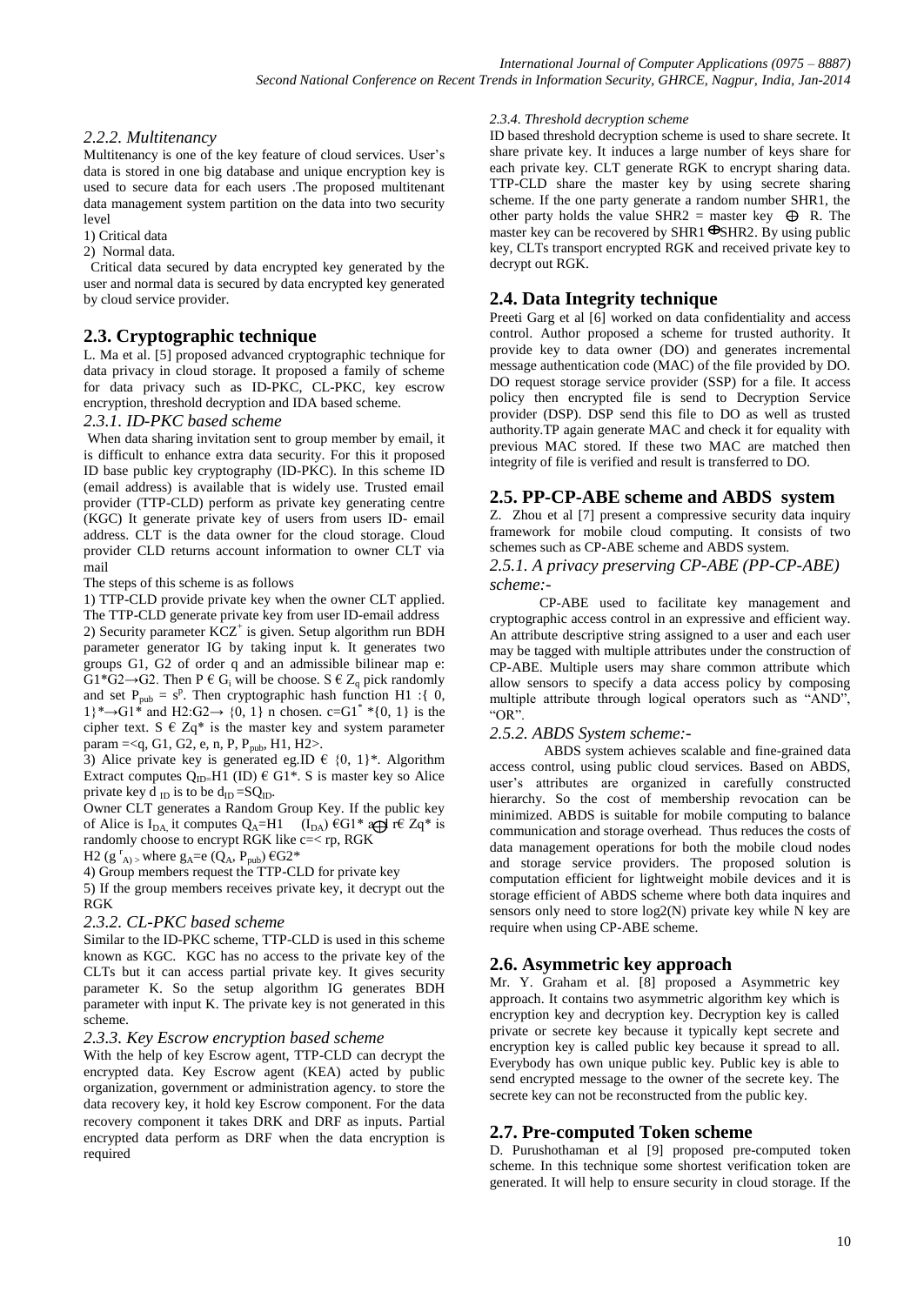user wants to check the correctness of the data in the cloud then user send challenge to the cloud server. Upon receiving challenge, it asks user whether it is authorized user or not. When assurance is received to the cloud server it computes the short signature over the specified block and returns them to the user. If it matched, user data is correct and then it store to the cloud server

## **2.8. RC4 Cipher Algorithm**

Vijay G.R. et al. [10] proposed RC4 stream cipher algorithm. It is used to provide the confidentiality over the different network. RC4 cipher algorithm is also used to improve the performance of processing cryptographic computation system.

 This algorithm consist of two stages which process during encryption as well as decryption. It is divided into two parts. First part is the key scheduling algorithm (KSA) and a second part is Pseudo Random Generator Algorithm (PRGA). RC4 stream cipher algorithm generates a state table of fixed length 256 bytes. Key stream that XOR with plaintext and cipher text is generated during encryption and decryption

#### *2.8.1. KSA*

KSA is known as the first stage of the algorithm. KSA initialize state vectors S. This algorithm is used to initialize the permutation in the array "S". Key Length is defined as the number of bytes. It is in the range of  $1 \leq k$ ey length $\leq 256$ . The array S is initialized the first to identity permutation. S is then processed for 256 iteration.

#### *2.8.2. PRGA*

It is the second stage of the algorithm. It is used to generate the output key stream that used to encrypt and decrypt the data by XORing operation

# **2.9. Elliptic Curve Cryptographic Technique**

V. Gampala et al. [11] proposed elliptic curve cryptography to provide confidentiality and authentication of the data between clouds. It is a public key cryptosystem. In this technique public key is used for encryption signature verification and private key is used for decryption signature verification.

An elliptic curve over a field K is a nonsingular cubic curve in two variables  $f(x, y) = 0$ . Elliptic Curve groups for cryptography are examined with field of  $F_p$  and  $F_{2m}$ .

### **2.10. Public Key Cryptographic Technique**

As the data storing process is done outside, security is the major concern. K. Singh et al. [12] provide Public Key Cryptographic technique to provide security of the user's data on the cloud server. This technique contained three primary services

#### *2.10.1. Authentication*

To achieve authentication over data, cloud providers enable users authentication via assigning blocking window through which user must pass by giving username and password. If the passing information is valid, user can access the data.

### *2.10.2. Data Integrity Security*

It detects change in information during transmission of the data. It use digital signature over data to check whether change in information occur or not when user send data over cloud and extract data from cloud. To achieve data integrity during transmission of data, user first calculate hash value of message then user will retrieve own private key and encrypt hash value which was calculate from message and after that encrypted hash value will append the message and send to the cloud. Cloud providers calculate hash over data or message. If calculated hash and appended hash is not matched, cloud will not accept the data and send query for retransmission of previous data. The same procedure will be held on when user extract data from cloud. By this method both user and cloud provider will be able to detect whether data integrity is loss or not.

#### *2.10.3. Confidentiality*

In this technique, firewall and intrusion detection system is used to detect unconscious activity from the side of unauthorized servers and attackers. It stored data separated over the server according to use. The user private data is stored on one server and user's stored data which is accessible by another user is stored on another server. In that way confidential data which user use for their own use is not accessible for another user because these two servers are not have any connection. Proxy firewall avoids direction connection with internal servers of cloud on which private data of users is stored. It hides IP addresses of internal server by which servers can be protected by hackers. So user's private data is protected and confidentiality is maintained for the private data.

### **2.11. Hybrid textual authentication technique and CPDP**

K. Murugesan et al. [13] presented a framework for multicloud. It is used hybrid textual authentication technique for user security in multicloud. Authentication scheme protected user from shoulder-surfing, dictionary attack. CPDP scheme is used to provide security and integrity to data stored on cloud. CPDP include two techniques that is hash index hierarchy and homomorphic variable response.

### *2.11.1. Hybrid Textual Authentication*

This authentication technique consists of three phases such as registration phase, login phase and verification phase. Registration phase is the first phase of this technique in which user rates the color. In log in phase, user has to enter the password. It is based on the interface displayed on the screen. In the verification phase, the user entered password is verified with the content of the password generated during registration. User should rate RBYOLGEP color when users enter username at the time of login. An interface is displayed based on the colors selected by the user. Login interface consist of an 8×8 grid. This grid contain digit 1-8 placed randomly in the grid cells. The interface also contains a color grid which consists of 4 pairs of colors. Each pair of color represents the row and the column of grid. User get session password depending on rating given to colors.

### *2.11.2. CPDP scheme*

This scheme provided security and integrity to data stored on cloud. The PDP is used to verify the integrity and availability of stored data in CSPs. The client uses the secrete key to preprocess the file. It generates a set of public verification information that is stored in TTP. The file as well as verification tags are transmitted to CSPs. The client can issue a challenge token for one CSP to check integrity and availability of outsourced data by using verification protocol. The CPDP include following two techniques

#### *2.11.2.1. Hash Index Hierarchy*

This architecture consists of hierarchical structure H on three layers. It represents relationship among all block for stored resources. It has three layers

1) Express Layer- It express abstract representation of the stored resources.

2) Service Layer-It immediately offers and manages cloud storage service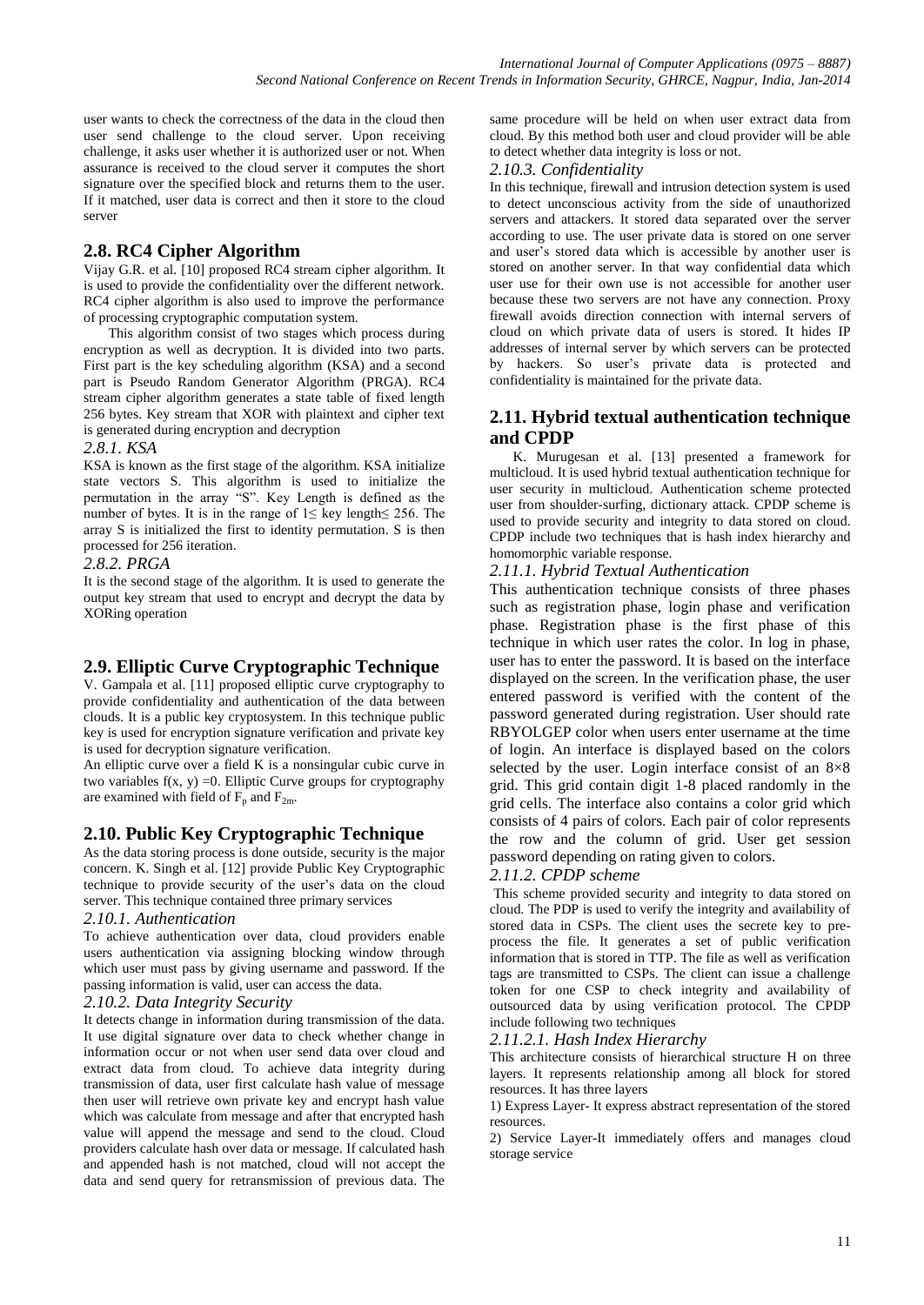3) Storage Layer- It practically realizes data storage on many physical devices

In this architecture, the resources in express layer are split and stored into three CSPs in service layer. In storage layer, each CSP fragments and stores the assigned data into the storage servers. It allows logical order of the data block to organize the storage layer.

#### *2.11.2.2 Homomorphic Verifiable Response*

A homomorphism is a map f:  $P\rightarrow O$  between two groups such that  $f (g1+g2) = f (g1) \times f (g2)$ .

In this group, + denotes the operation in P and  $\times$  denotes the operation in Q. This notation is used to define Homomorphic verifiable tags (HVTs).

This tag is given two values  $\sigma_i$  and  $\sigma_j$  for two messages mi and mj. The sum of these messages is  $m_i + m_j = \sigma'$ .

### **2.12. IDS and CIDSS technique**

A. C. Donald et al [14] discussed some possible solution of the data security such as Intrusion detection technique (IDS) and cloud Intrusion detection system service (CIDSS). This solution gives following result

-Better detection of malicious code

- -Reduced consumption of resources on mobile devices
- -Reduced software complexity of mobile devices

It also discussed about homomorphic encryption mechanism with the combination of level 6 encryption. To secure text encode and decode level6 encryption is used. This solution provides best security and scalability during data staring.

## **3. ISSUE ON MOBILE DEVICE SECURITY**

In the recent days securing data in mobile cloud computing has become more important. Maximum users used internet on the mobile devices. As compare to ordinary phone, smart phone is more capable for advanced computing and faster connectivity. As the use of internet on mobile device is increase, at the same time web based malicious threats is continue increases. In mobile cloud environment securing data is become more critical.

A. C. Donald et al [9] investigate the concept of mobile cloud computing, challenging security issue and branches. Some of the security issue discussed by author is as follow

- **1)** Data loss from lost / stolen devices
- **2)** Information Stealing by mobile malware
- **3)** Data leakage through poorly written third party application
- **4)** Limited computing power, limited battery and low quality display
- **5)** Security issue such as Device security , privacy of mobile user and securing data on cloud
- **6)** Network related issues such as bandwidth, latency, availability and heterogeneity

### **4. ANALYSIS**

### **4.1. Benefits of Data security Techniques**

Following table shows the common technique used to data store correctly and securely on the cloud server and its use in security on the data

| Table1. Security technique and their solution |  |  |  |
|-----------------------------------------------|--|--|--|
|-----------------------------------------------|--|--|--|

| <b>Technique</b>     | solution                                                  |
|----------------------|-----------------------------------------------------------|
| CPDP scheme          | provide security and integrity to<br>data stored on cloud |
|                      |                                                           |
| <b>IDS</b> and CIDSS | better detection of malicious                             |
| scheme               | code,                                                     |
|                      | reduced consumption, reduced                              |
|                      | software complexity of mobile                             |
|                      | devices                                                   |
| advanced             | provide data privacy protection or                        |
| cryptographic        | secure cloud storage                                      |
| technique            |                                                           |
| Asymmetric key       | confidentiality and integrity of the                      |
| approach             | data                                                      |
| $RC-4$               | confidentiality over the different                        |
|                      | network                                                   |
| MD5,UTF8             | enhance the security                                      |
| Pre-computed         | Data storage correctness and error                        |
| token scheme         | localization                                              |

# **4.2. Limitations of the Data Security Technique**

Following table shows the drawback of the some data security techniques which discussed by different authors

|  |  | Table2. Security techniques and their limitation |  |  |  |
|--|--|--------------------------------------------------|--|--|--|
|--|--|--------------------------------------------------|--|--|--|

| <b>Author name</b>        | <b>Techniques</b>                        | <b>Limitation</b>                                                                                                                            |
|---------------------------|------------------------------------------|----------------------------------------------------------------------------------------------------------------------------------------------|
| D. Huang<br>et al.        | Multitenant<br>secure data<br>management | It is not scalable when<br>database is huge.                                                                                                 |
|                           | system                                   | Data encryption keys for<br>users are maintained in<br>centralized location<br>which is vulnerable to<br>the single point failure<br>problem |
|                           |                                          | Computation overhead is<br>distributed to multiple<br>processors in cloud<br>system.                                                         |
|                           |                                          | Compromising one ESS!<br>will not impact other<br>ESSI <sub>s</sub> .                                                                        |
| Κ.<br>Murugesan<br>et al. | textual<br>password<br>technique         | vulnerable to eves<br>dropping, dictionary<br>attack shoulder surfing<br>etc.                                                                |

### **5. CONCLUSION**

This paper discussed about different security technique which are helpful for data storage security such as Homomorphic token which achieve the integration of data storage correctness and data error localization. IDS and CIDSS homomorphic encryption technique which is used for better detection of malicious code, it reduced consumption of resources on mobile device. RC4, MD5, UTF8, CPDP which provide security and data integrity.